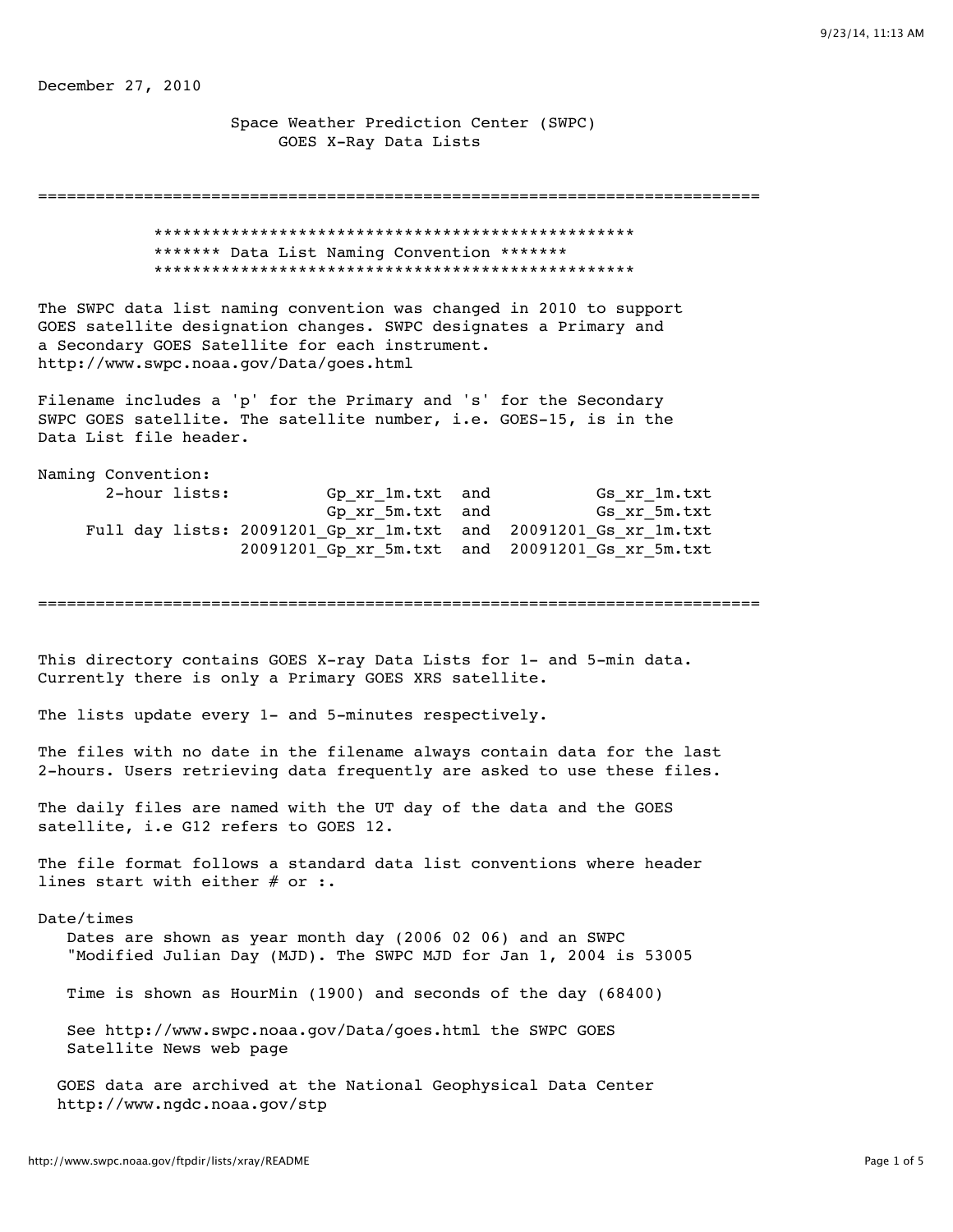\*\* Please read the SWPC Disclaimer at http://www.swpc.noaa.gov/ \*\* 

SWPC provides near-real-time and recent data, solar and geomagnetic indices and solar event reports created from preliminary reports. Preliminary data may contain errors or be revised after further review. The historical products in this SWPC Warehouse are the preliminary reports as originally published. SWPC does not encourage the use of preliminary data for research purposes.

Links to on-line data at SWPC and archive sites with final data: http://www.swpc.noaa.gov/Data/ 

Please send comments and questions to SWPC. Webmaster@noaa.gov Report problems to SWPC.CustomerSupport@noaa.gov

OLD NOTICES

GOES 15 Designated Primary X-ray Satellite

October 28, 2010 -- GOES 15 replaced GOES 14 as the Primary SWPC GOES X-ray Satellite. GOES 14 is being moved into storage. There is no Secondary SWPC GOES X-ray satellite.

X-ray ascii data files use the file naming convention 'Gp' for GOES Primary, this means only header lines changes.

At 0000UT OCTOBER 28

GOES 15 Will Replace GOES 14 as Primary Satellite for XRS data

October 13, 2010: At 0000 UT October 28 GOES 15 will replace GOES 14 as the Primary SWPC GOES X-ray Satellite. GOES 14 is being moved into storage. There is no Secondary SWPC GOES X-ray satellite.

Because the X-ray file naming convention uses 'Gp' for GOES Primary, the only data file changes will be in header lines.

GOES 10 Decommissioning Dec 1, 2009 GOES 14 Becomes Primary Satellite for XRS data No Secondary Satellite for X-rays or Electrons and Protons

November 17, 2009: On Tuesday, 01 December, the GOES 10 satellite will be officially decommissioned. At that time, GOES 14 will replace GOES 10 as the Primary SWPC GOES X-ray Satellite.

GOES 10 Data Lists End Dec 1, 2009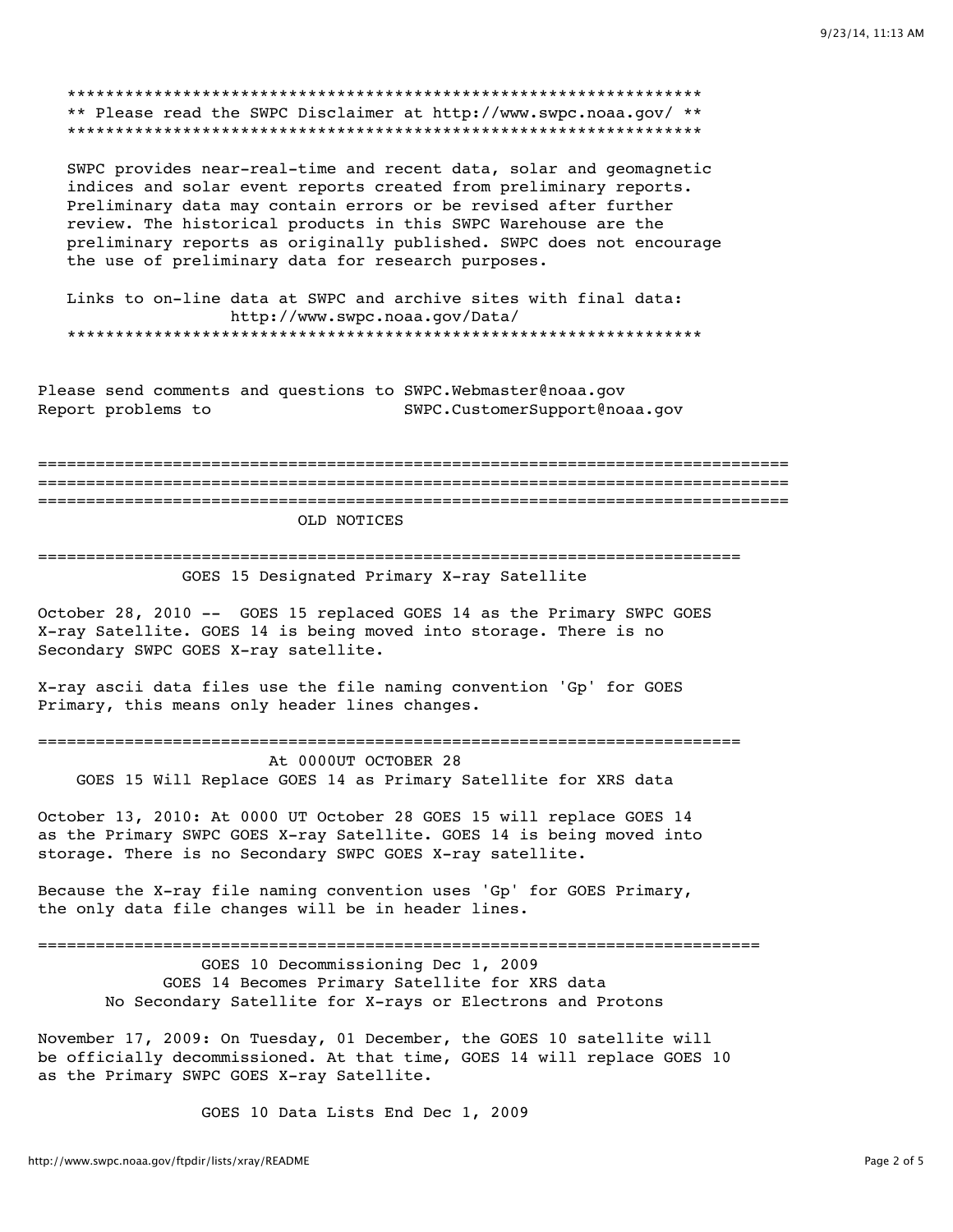The SWPC GOES 10 Data Lists will end Dec 1. The older GOES 10 Data Lists will rotate out of the directories over the next 90 days. /lists/xray/G10xr\_1m.txt and 'yearmoda'\_G10xr\_1m.txt /lists/xray/G10xr\_5m.txt and 'yearmoda'\_G10xr\_5m.txt GOES 14 X-ray Data Lists will begin after 0000UT Dec 1, 2009. Changes to the GOES XRS Data The GOES 10 and GOES 14 XRS instruments have very different electronics and therefore, there will be some qualitative changes in the appearance of the data. The main difference will be the level of noise in the data at the lowest values. When the background levels are low (less than 2E-8 W/m2 or A2.0), the GOES 10 data looks flat and the steps are very abrupt. At these low flux levels, the GOES 14 data will be quite noisy. As the x-ray flux levels rise up above 2E-8, the noise will decrease and the plots will look very similar to the GOES 10 data. ========================================================================== GOES 10 X-ray Outages During Eclipse Season Feb 21, 2008 -- GOES 10 X-ray outages due to spacecraft eclipse season started Feb 20 and will continue for about 40 days (April 1). Maximum eclipse duration will reach about 65 minutes peaking in the middle of the interval (March 11). Currently, X-ray sensors (XRS) are not operational on other GOES satellites to fill in for the GOES-10 eclipses. No GOES 10 X-ray and Proton Data =========================================================================== GOES-10 X-ray Data Returns GOES-11 Xray Data LOST February 12, 2008 -- GOES-10 data has resumed and GOES-10 has been designed the SWPC primary GOES Satellite for X-ray data. GOES-11 Xray Data has become unavailable and is not expected to return. GOES-11 Data Lists ended on Feb 10, 2008. GOES-11 Data Lists have been discontinued. =========================================================================== GOES-12 X-ray Lists End November 27, 2007 -- the GOES-12 X-ray list has been discontinued because the X-ray sensor is not operating. ============================================================================== GOES Primary and Secondary Satellite Change GOES 11 Primary, GOES 10 Secondary

April 13, 2007 -- Due to an anomaly on the GOES 12 X-ray Sensor (XRS) no GOES 12 X-ray data has been available at SEC since April 12, 2250 UTC. SEC has changed its Primary and Secondary X-ray satellite designations to GOES 11 Primary and GOES 10 Secondary.

There may be minor differences between GOES XRS sensors but the differences should not affect products.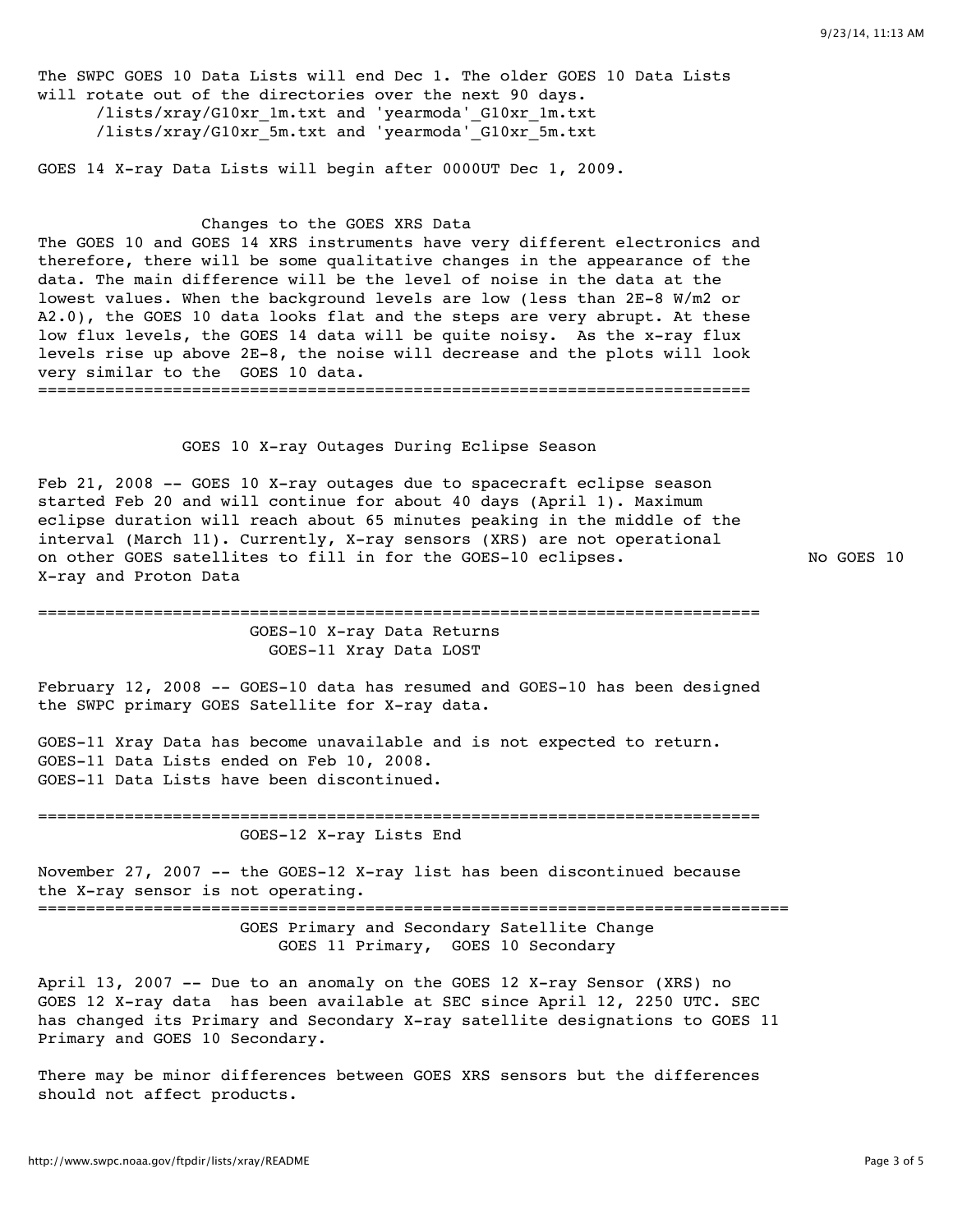For now GOES X-ray data files will be created for all three GOES satellites, GOES 11, GOES 10, and GOES 12 in case GOES 12 data is available again. ========================================================================

SEC Secondary GOES Spacecraft Change

 At 1400UT, June 22, 2006 the SEC secondary GOES satellite for magnetometer, X-ray, and electron measurements changed from GOES 10 to GOES 11. GOES 12 remains the primary SEC GOES satellite. For energetic proton measurements there was no change; GOES 11 remains the primary SEC GOES satellite and GOES 10 the secondary. SEC products that include magnetometer, X-ray, and electron measurements from the secondary SEC GOES satellite changes at that time.

 GOES 11 data lists began June 22, 2006, and the GOES 10 x-ray lists ended with June 21.

## ======================================================================== GOES 10 Energetic Proton Outages Expected

 June 19, 2006 -- GOES 10, SEC's secondary GOES satellite for energetic protons, will not be available at SEC for about two weeks beginning on June 25th, because its telemetry frequency will be changed to avoid conflicting with GOES 11 transmissions. There will be two additional periods (approximately 10 - 14 days) when GOES 10 data will not be available, as GOES 10 drifts past GOES 13 and GOES 12.

 GOES 11, the primary SEC GOES satellite for Energetic Protons will be available throughout the GOES 10 outages. June 19,2003

To ensure continued operational monitoring of important energetic particle data, it is necessary to reassign primary/secondary designations for the GOES Space Environment Monitor (SEM) detectors. Beginning 1700 UTC on June 18, 2003 GOES 11 (113W) became the primary satellite for protons. GOES 12 (75W) continues as the primary satellite for magnetometer, X-ray, and electron measurements. GOES 10 (135W) is the secondary satellite for all SEM sensors - magnetometer, X-ray, and energetic particles. Because of the degraded state of the proton data on GOES-10, its designation as the secondary source for proton data is a short-term solution. More permanent solutions have been identified and are being evaluated. Users will be notified when we define and schedule a permanent fix.

======================================================================

May 15, 2003 -- The GOES 10 energetic proton detectors are showing intermittent, high noise levels in the higher energy proton channels (greater than about 80 MeV). This problem was first noticed in data taken April 26, 2003. To ensure continued operational monitoring of important energetic particle data, it is necessary to reassign primary/secondary designations for the GOES Space Environment Monitor (SEM) detectors. As of 1500 UT on May 15, GOES-8 became the primary satellite for protons. GOES 12 is the primary satellite for magnetometer, X-ray, and electron measurements. GOES 10 is the secondary satellite for all SEM sensors - magnetometer, X-ray sensor, and energetic particle sensor. This short-term solution (approximately 2 - 3 months) will be in place until we define and